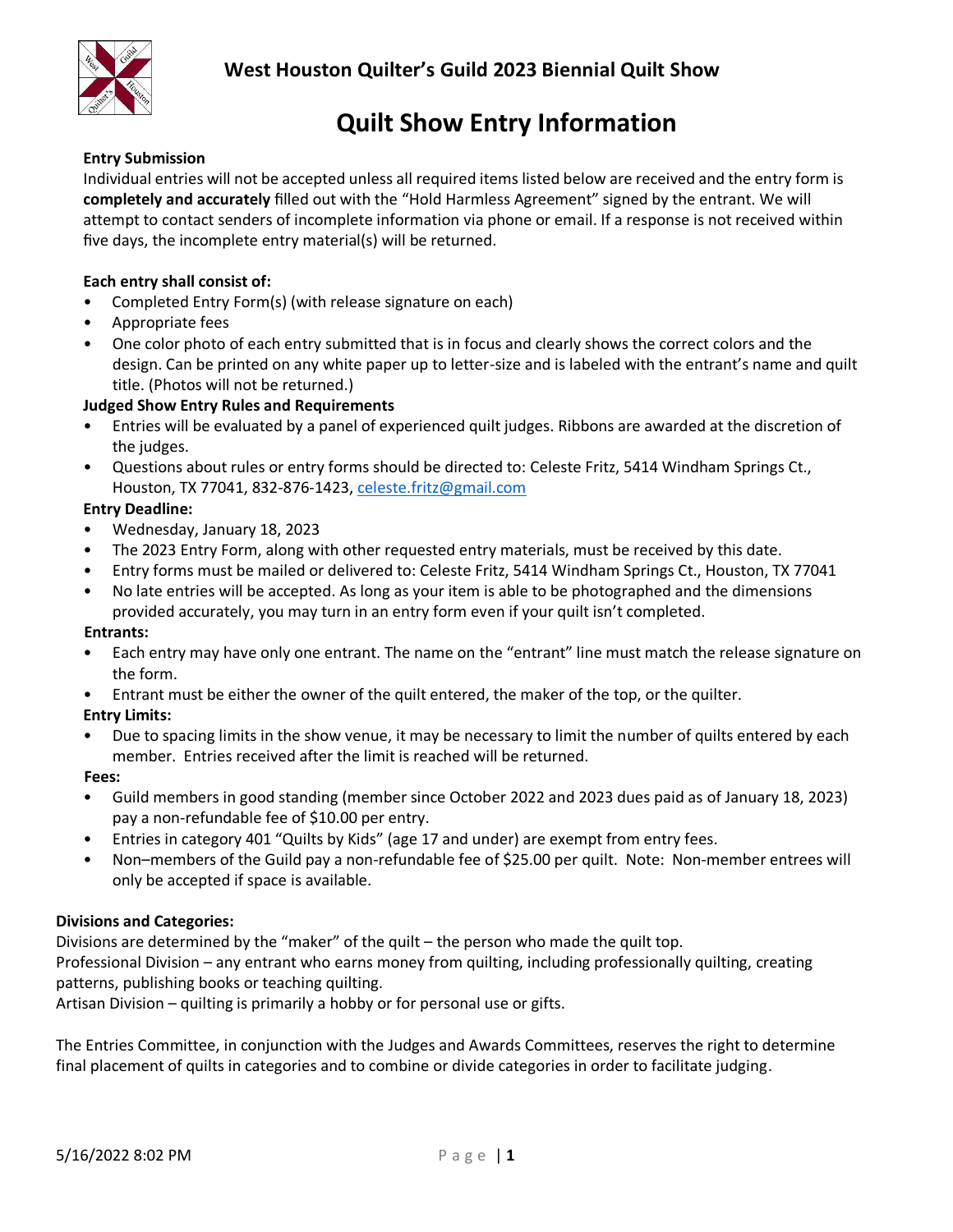### **Division I: Professional**

- 100 Hand-quilted. Any size quilt, pieced or appliqué, which is hand quilted.
- 101 Appliqué. Any quilt which is primarily appliqué.
- 102 Wall Quilt. Quilt sized for display on a wall. No side may exceed 72" but at least one side is larger than 30." May be pieced, appliqué or combination.
- 103 Large Pieced. Any quilt which is larger than 72" on any one side and primarily pieced.
- 104 Modern Quilts. Any size functional quilt inspired by modern design. Typically with bold colors and prints, high contrast, graphic areas of solid color, and made using improvisational piecing, minimalism, and simplicity. Contains expansive negative space and may use alternate grid work or shapes in various and random sizes.

### **Division I: Artisan**

- 200 Hand-quilted. Any size quilt, pieced or appliqué, which is hand quilted.
- 201 Appliqué. Any quilt which is primarily appliqué.
- 202 Wall Quilt (ONE person). Quilts sized for display on a wall. No side may exceed 72" but at least one side is larger than 30." May be pieced, appliqué or combination.
- 203 Two-Person Wall Quilts. Any quilt sized for display on a wall. No side may exceed 72" but at least one side is larger than 30." Two people were involved in the making. May be pieced or appliqué.
- 204 Modern Quilts. Any size functional quilt inspired by modern design. Typically with bold colors and prints, high contrast, graphic areas of solid color, and made using improvisational piecing, minimalism, and simplicity. Contains expansive negative space and may use alternate grid work or shapes in various and random sizes.
- 205 One-Person Large Pieced Quilts. Any quilt which is larger than 72" on any one side and only one person was involved in the making. Primarily pieced.
- 206 Two-Person Large Pieced Quilts. Any quilt which is larger than 72" on any one side and two people were involved in the making. Primarily pieced.
- 207 First Time Entry. One or Two persons, never entered in any show, not necessarily first quilt made. Any technique, hand or machine quilted.

### **Display Only - Not Judged**

- $401 -$  Quilts by Kids
- 402 Any entry not to be judged

### **Division II: Open**

- 301 Show Theme Quilt (one or two person). Quilt or item that best represents the quilt show theme FLIGHTS OF FANCY.
- 302 Any Holiday Theme (one or two person). Quilt theme creatively represents any holiday – Christmas, Easter, Halloween, etc. Not seasons.
- 302 Scrap Quilts (one or two persons). Any size quilt with scraps from a minimum of 25 fabrics.
- 304 Miniature Quilts (one or two person). Miniature, scaled-down version of a large quilt design; maximum size 24" x 24" or 96" perimeter.
- 305 Other Techniques (one or two person). Whole cloth, embroidered (red work), cathedral window, yoyo, crazy quilts, or any other quilt that doesn't fit into the pieced, appliqué or art quilt categories, hand or machine quilted.
- 306 Art Quilts (one or two person). Your original design reflecting art construction and design techniques, theme or subject matter, and/or materials. No commercial patterns or copies of previous works. Quilts must be made of fabric, have three layers and contain quilting. A quilt based on traditional patterns and designs should be entered in another category.
- 307 Group/Friendship. Made by more than two persons (ex: block exchanges/swaps, group or guild challenges, Round Robins).
- 308 Guild Show Challenge DRESDEN PLATE. Entry must have three layers including batting and be quilted. No bags, garments, etc. The perimeter of the quilt cannot be more than 360" around and must have been completed between April 2019 and January 2023.
- 309 Challenge Quilts Other. Bee challenges or other small group challenges. Group/bee must be identified and the challenge rules provided. Each group of five or more may be judged within its own group, provided that the group notifies the entry and judging committees ahead of time and they make their own awards.
- 310 Mixed Technique (one or two persons). A quilt where a fairly even amount of multiple techniques, not including quilting and trapunto, is used to develop the design of the top.
- 311 Home Décor and Wearables. Hand or machine quilted items to be used in the home (table runners, mantle covers, bell pulls, etc.) or items of clothing that contain some quilting. **Items in this category do not require a sleeve.**
- 312 Kit or Block of the Month. Entry is made from fabrics in a kit or from block of the month where fabric is included. Not eligible for Best in Show.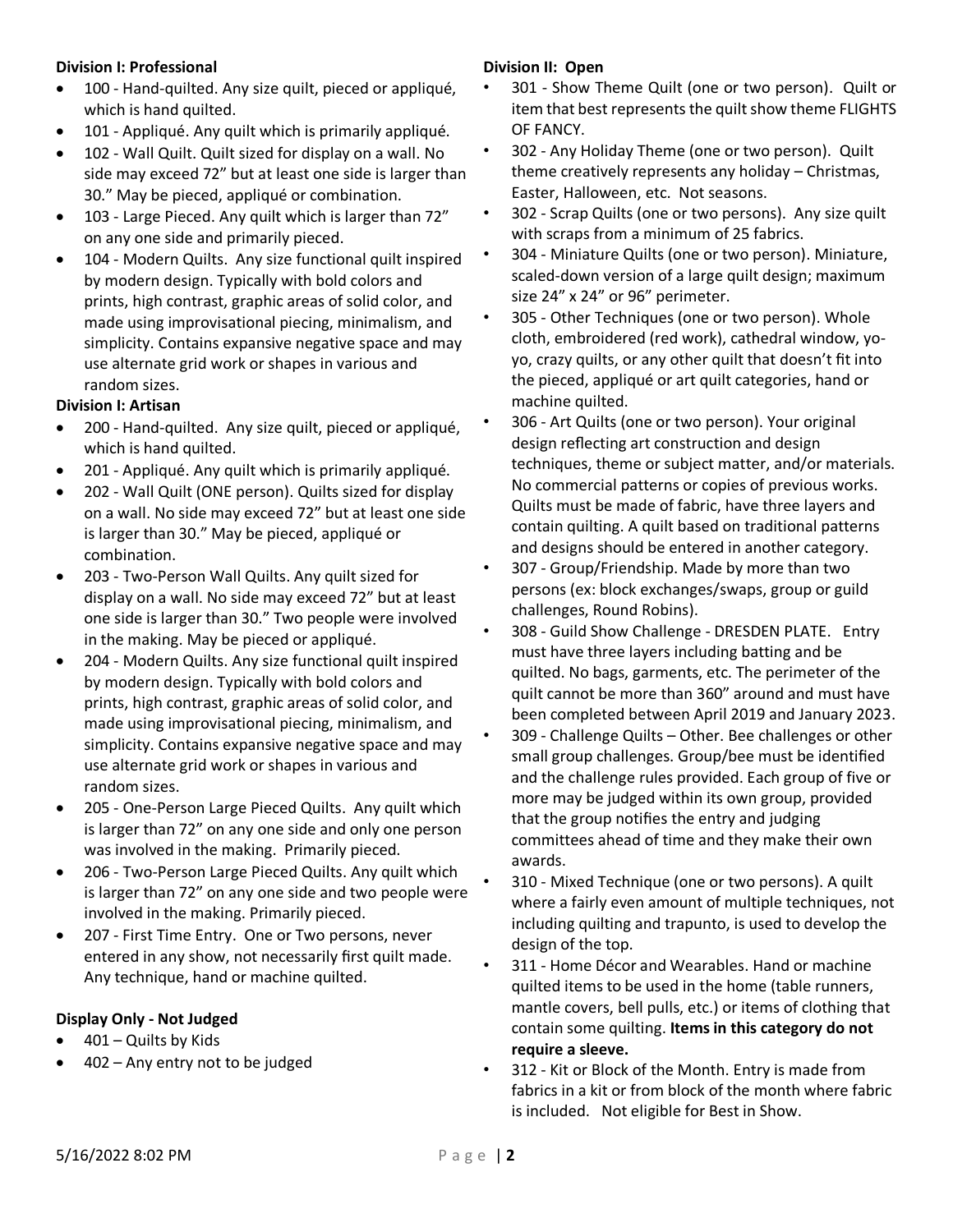## **2023 WHQG Quilt Show Entry Form**

| Please review Show Entry Rules/Instructions, Entry Divisions and Categories sections before completing this form. |                                                                                                                                                                                                                                                                                                                                                                                                                                                                                                                                                                                                                       |  |
|-------------------------------------------------------------------------------------------------------------------|-----------------------------------------------------------------------------------------------------------------------------------------------------------------------------------------------------------------------------------------------------------------------------------------------------------------------------------------------------------------------------------------------------------------------------------------------------------------------------------------------------------------------------------------------------------------------------------------------------------------------|--|
| Quilt Entered By:                                                                                                 |                                                                                                                                                                                                                                                                                                                                                                                                                                                                                                                                                                                                                       |  |
| NAME:                                                                                                             |                                                                                                                                                                                                                                                                                                                                                                                                                                                                                                                                                                                                                       |  |
| Address:                                                                                                          |                                                                                                                                                                                                                                                                                                                                                                                                                                                                                                                                                                                                                       |  |
|                                                                                                                   |                                                                                                                                                                                                                                                                                                                                                                                                                                                                                                                                                                                                                       |  |
| <b>Email Address:</b>                                                                                             |                                                                                                                                                                                                                                                                                                                                                                                                                                                                                                                                                                                                                       |  |
| form.                                                                                                             | Note: We need phone & email information in case we have questions about your entry or information on the entry                                                                                                                                                                                                                                                                                                                                                                                                                                                                                                        |  |
| my entry will be assumed by WHQG or the Berry Center.                                                             | By my signature below, I agree to abide by all conditions stated on this entry form and the accompanying instruction<br>sheet. I agree to permit the West Houston Quilter's Guild (WHQG) to display my entry at the 2023 WHQG Quilt Show,<br>March 3-4, 2023 at the Berry Center, Cypress, TX. I also grant WHQG the right to photograph this entry for WHQG files,<br>publicity and/or promotional purposes, which may include print, Website or video. I understand care will be taken to<br>protect my entry through the use of 24-hour security guards. I understand that no responsibility for loss or damage to |  |
|                                                                                                                   |                                                                                                                                                                                                                                                                                                                                                                                                                                                                                                                                                                                                                       |  |
| <b>QUILT INFORMATION:</b><br><b>TITLE OF ENTRY</b>                                                                |                                                                                                                                                                                                                                                                                                                                                                                                                                                                                                                                                                                                                       |  |
|                                                                                                                   | Year completed (must be since March, 2019) : __________Quilt size: WIDTH"___________LENGTH"_______________                                                                                                                                                                                                                                                                                                                                                                                                                                                                                                            |  |
| Name of Quilt Top Maker:                                                                                          |                                                                                                                                                                                                                                                                                                                                                                                                                                                                                                                                                                                                                       |  |
| Name of Quilter:                                                                                                  |                                                                                                                                                                                                                                                                                                                                                                                                                                                                                                                                                                                                                       |  |
| Please indicate:                                                                                                  | Did you use a published book or pattern (not your own) to create your quilt? $\square$ No $\square$ Yes                                                                                                                                                                                                                                                                                                                                                                                                                                                                                                               |  |
|                                                                                                                   | Did you use a "block of the month" (BOM) pattern that included fabric with each block? $\Box$ No $\Box$ Yes                                                                                                                                                                                                                                                                                                                                                                                                                                                                                                           |  |

Was this a purchased kit (fabric and pattern used together to create quilt)  $\Box$  No  $\Box$  Yes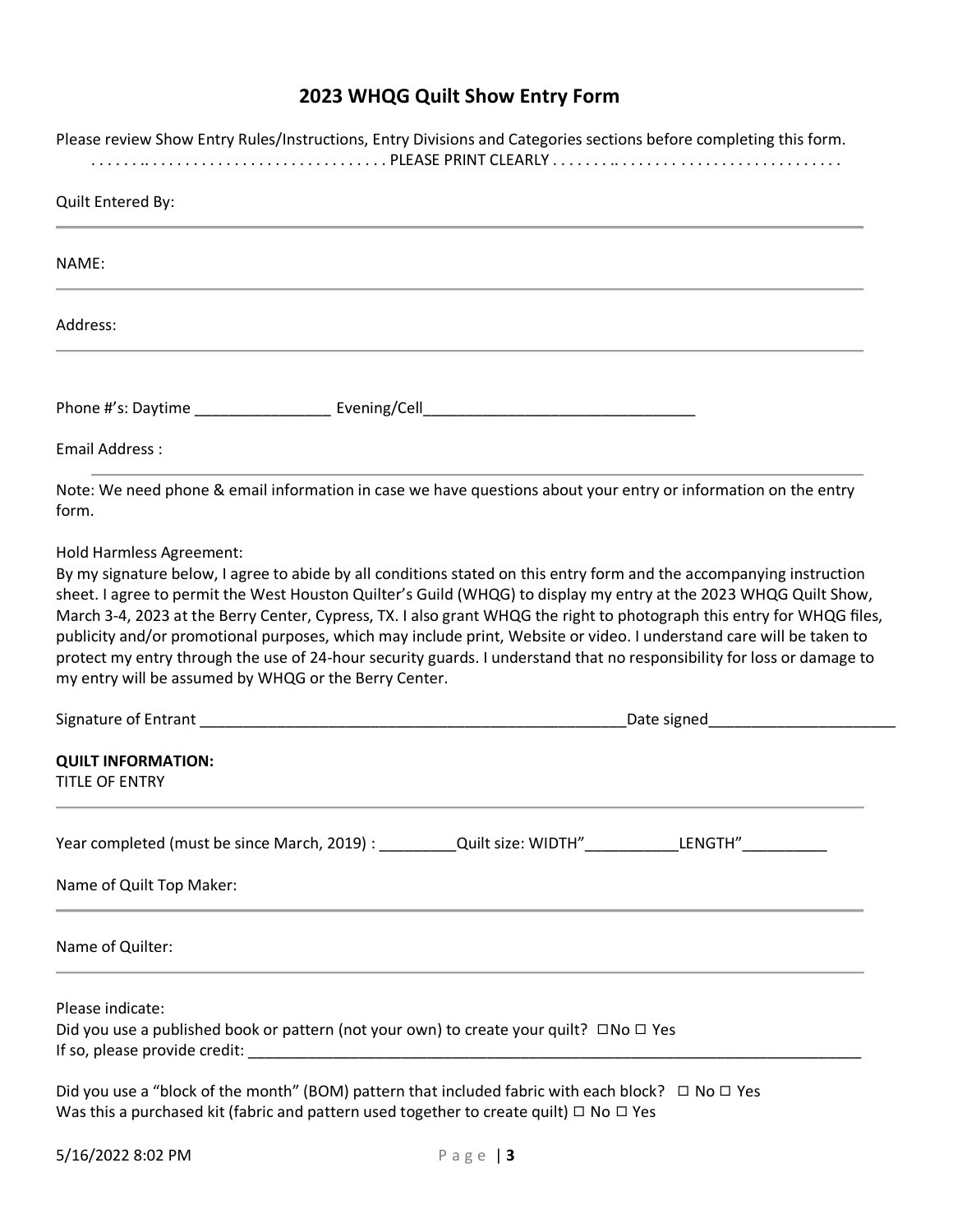DIVISION/CATEGORY: Check the category you wish to enter. Divisions are determined by the "maker" of the quilt. WHQG defines the "maker" as the person who made the quilt top.

| PROFESSIONAL                       | <b>OPEN</b>                                |
|------------------------------------|--------------------------------------------|
| 100 Hand quilted<br>□              | 301 Show Theme: Flights of Fancy<br>$\Box$ |
| 101 Applique<br>□                  | 302 Holiday Theme<br>□                     |
| 102 Wall quilt<br>$\Box$           | 303 Scrap quilt                            |
| 103 Large Pieced<br>□              | 304 Miniature                              |
| 104 Modern<br>п                    | 305 Other technique                        |
| <b>ARTISAN</b>                     | 306 Art<br>П                               |
| 200 Hand quilted<br>□              | 307 Group/Friendship<br>□                  |
| 201 Applique<br>□                  | 308 Guild Challenge: Dresden Plate<br>□    |
| 202 Wall quilt, 1 person<br>□      | 309 Challenge - Bees or Other              |
| 203 Wall quilt, 2 person<br>$\Box$ | Name of Bee or group:                      |
| 204 Modern<br>□                    | 310 Mixed Technique<br>□                   |
| 205 Large pieced, 1 person<br>□    | 311 Home Décor/Wearable<br>$\Box$          |
| 206 Large pieced, 2 persons<br>□   | 312 Kit/BOM<br>$\Box$                      |
| 207 First Time Entry<br>□          |                                            |
| NON-JUDGED                         |                                            |
| 401 Quilts by Kids<br>□            |                                            |
| 402 Any not to be judged<br>$\Box$ |                                            |

**QUILTER'S STATEMENT:** In approximately 30 words or less, tell the viewers about your quilt. Inspiration? Special techniques? Story? Please write legibly. We reserve the right to edit for clarity and/or length.

- $\Box$  I have attached an appraisal for my quilt. The amount it is appraised for is \$
- Is this quilt carried on your homeowner's policy? ◻ No ◻ Yes

### **DEADLINE FOR QUILT ENTRIES IS JANUARY 18, 2023** Please return Entry Form(s), along with other required items to:

Celeste Fritz, 5414 Windham Springs Ct., Houston, TX 77041 832-876-1423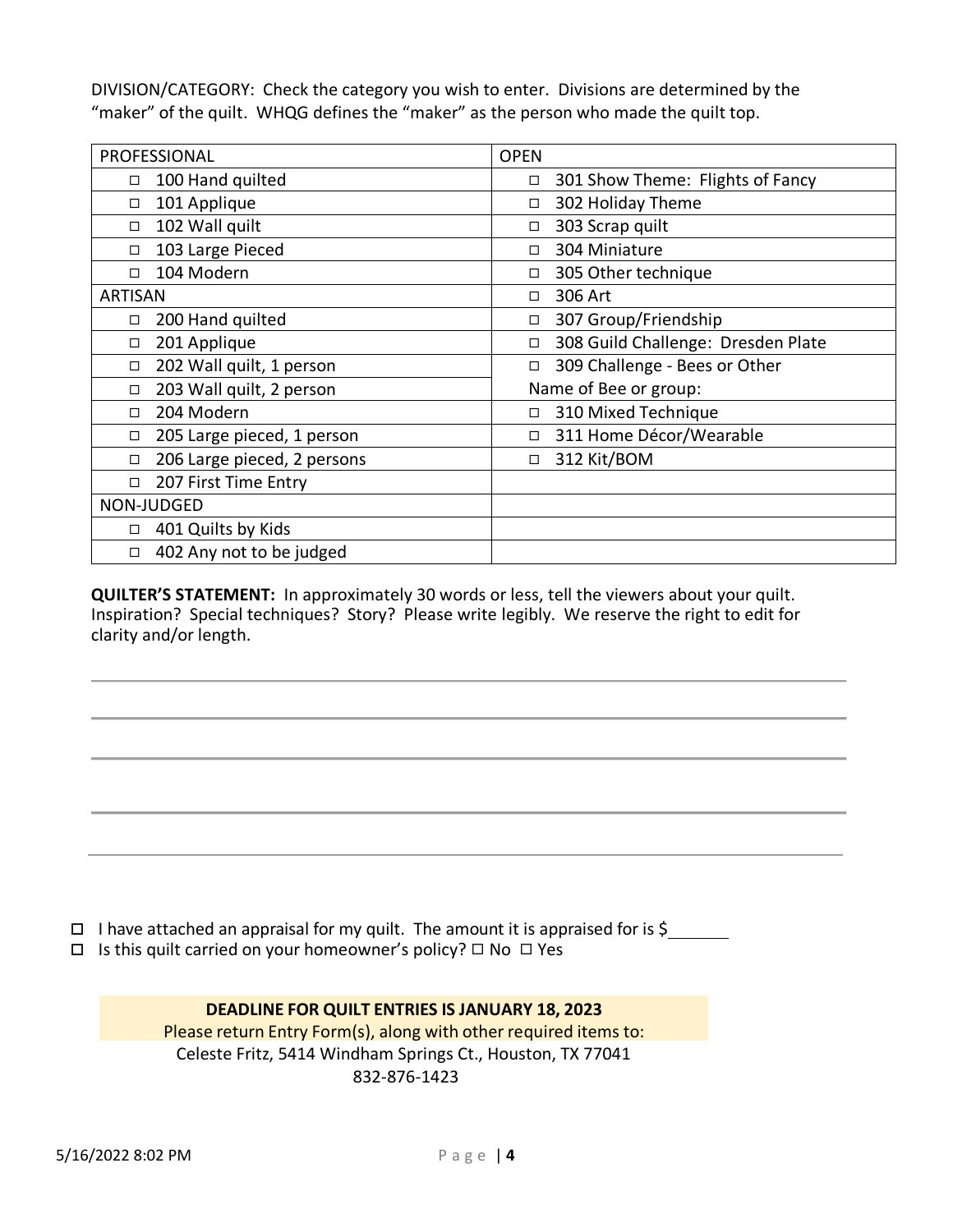# **Rules for Display**

- Each entry must have a fabric identification label firmly attached with stitches. The label must include your name and the title of the quilt. For convenience and consistency, we prefer the lower left hand corner of the back. To ensure impartiality in judging, baste or safety pin a plain piece of fabric across the top of your label so that your information is hidden. Baste only the top side, leaving the other three sides loose.
- Every quilt must have an open-ended 4 inch diameter rod pocket (Quilt Hanging Sleeve) stitched to back of the quilt. The only exceptions to the 4-inch sleeve rule are quilts that are 30 inches wide or smaller. These may use smaller rod pockets of only 2 inches in diameter.
- Quilts longer than 90 inches will have the bottom of the quilt "puddled" on a sheet on the floor (Guild will provide sheet).
- Miniatures may have a narrower sleeve. Fast-finish triangles will NOT be accepted.
- See Guild Website for "How to Make a Sleeve."
- Entry in a **cloth bag** with your name, and the name of the quilt on the outside and a clear "pocket" with photo of the quilt inserted. Photo pocket needs to be closed and securely attached to the bag.
- Quilts in categories 204, 205 and 307 (Large Pieced and Group) will be turned in on Saturday, February 25, 2023, 10 AM – 4 PM. Turn-in for these groups will be to Kris Hoffman, address: 17910 Oak Park Bend Lane, Cypress.
- All other quilts will be scheduled for turn-in at the Berry Center on the day quilts are hung March 2, 2023.

### **INSURANCE:**

All entries will be insured by **West Houston Quilter's Guild** up to a value of \$300. Entries valued at greater than \$300 must have a copy of an appraisal certificate attached to entry form at time of submission.



### Example:

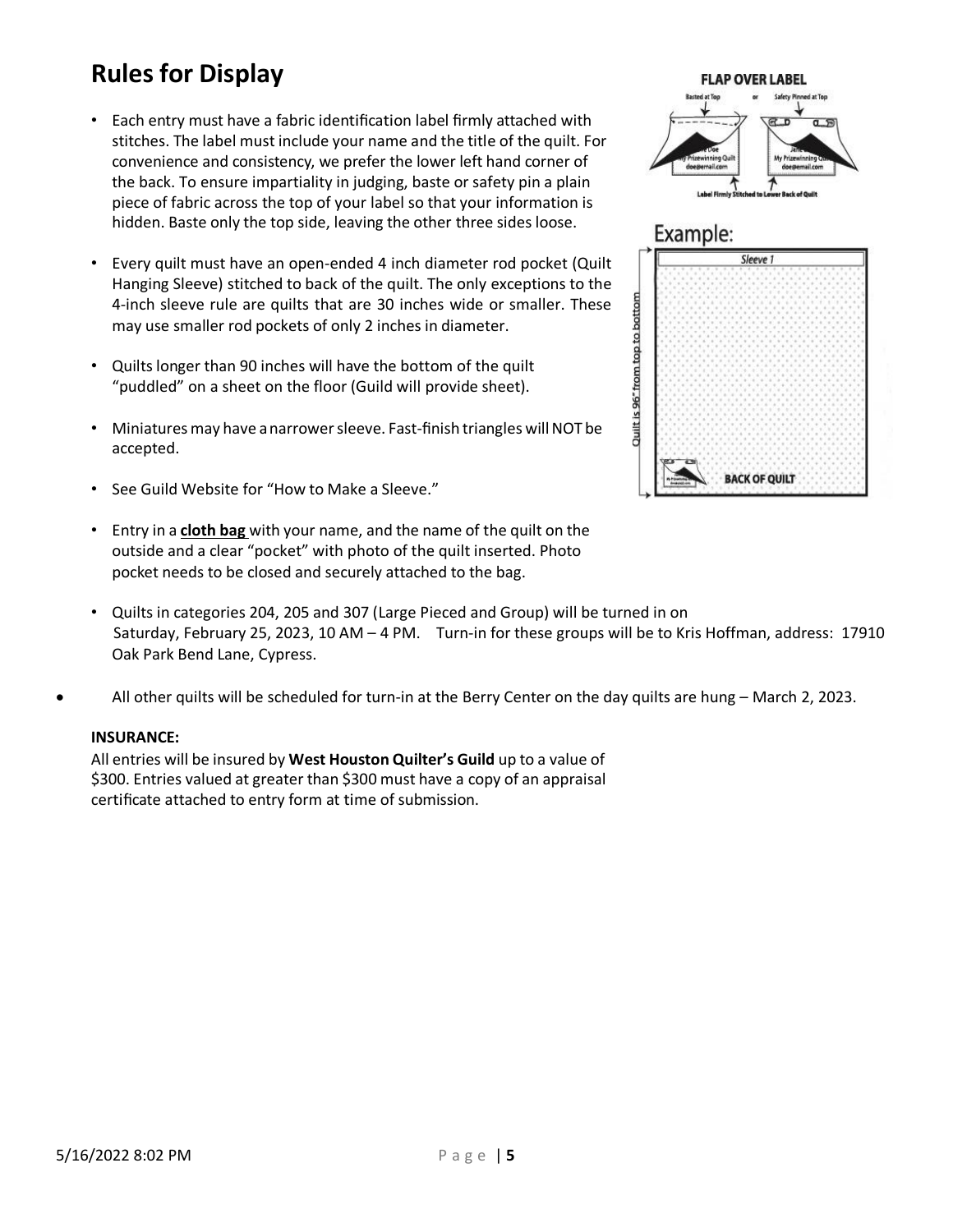## **For Your Information**

- **Make sure you are using this year's entry form**: From time to time, category numbers change and category titles shift, or we drop some categories and add new ones. Using the current entry form will help ensure your entry is in the category you want it in.
- **Please be sure you review the rules and category descriptions**: Our show has been around for a long time, and our rules are written for a reason. Our divisions and categories are specific and well-defined. Please help us out by reading everything thoroughly, choosing the appropriate category for your entry, and including everything required when you send in your entries.
- **Please be sure you don't put your two-person or group quilts into a one-person category**: "One Person" means that only one person did EVERYTHING. They cut the fabric, they sewed the top together, they quilted it and they put the binding on. If you pay for any of those functions (pre-cut kits, long-arm quilting, binding...) it is no longer a one-person undertaking. If you bought a pile of old quilt blocks at a garage sale and made a quilt out of them, somebody else made those blocks. Thus, no longer a one person quilt.
- **Be sure you fill in the dimensions of the quilt**: You may not know for certain how big or small it will end up after you finish quilting, but we have to have some idea of how wide the quilt is for display planning. By the way - please round up to the nearest inch. (i.e. no fractions).
- **Be sure you fill in the name of the quilter.**
- **Keep your descriptions short**: Our signs are not very big. If you don't edit it, we will. But be sure you say something: People like to know about their favorite quilts. Was it made for a special reason? Did it take you a long time? Why did you enter it in the show? Did you collect special fabrics? Just one little glimpse into your quilt making decisions makes your quilt all the more memorable.
- **Quilt photos**: Please be sure that photos are clear and in focus. You may or may not need to use a flash to accurately reflect the colors.

#### **Awards:**

**1st, 2nd, 3rd, Honorable Mention** may be awarded at the judges' discretion in all categories. **Judges' Choice** awarded from each judge (3). **Plus the following: Best of Show** (Kit or Block of the Month and non- judged categories not eligible for Best of Show). **Viewers' Choice President's Choice**

**Legacy Ribbons**